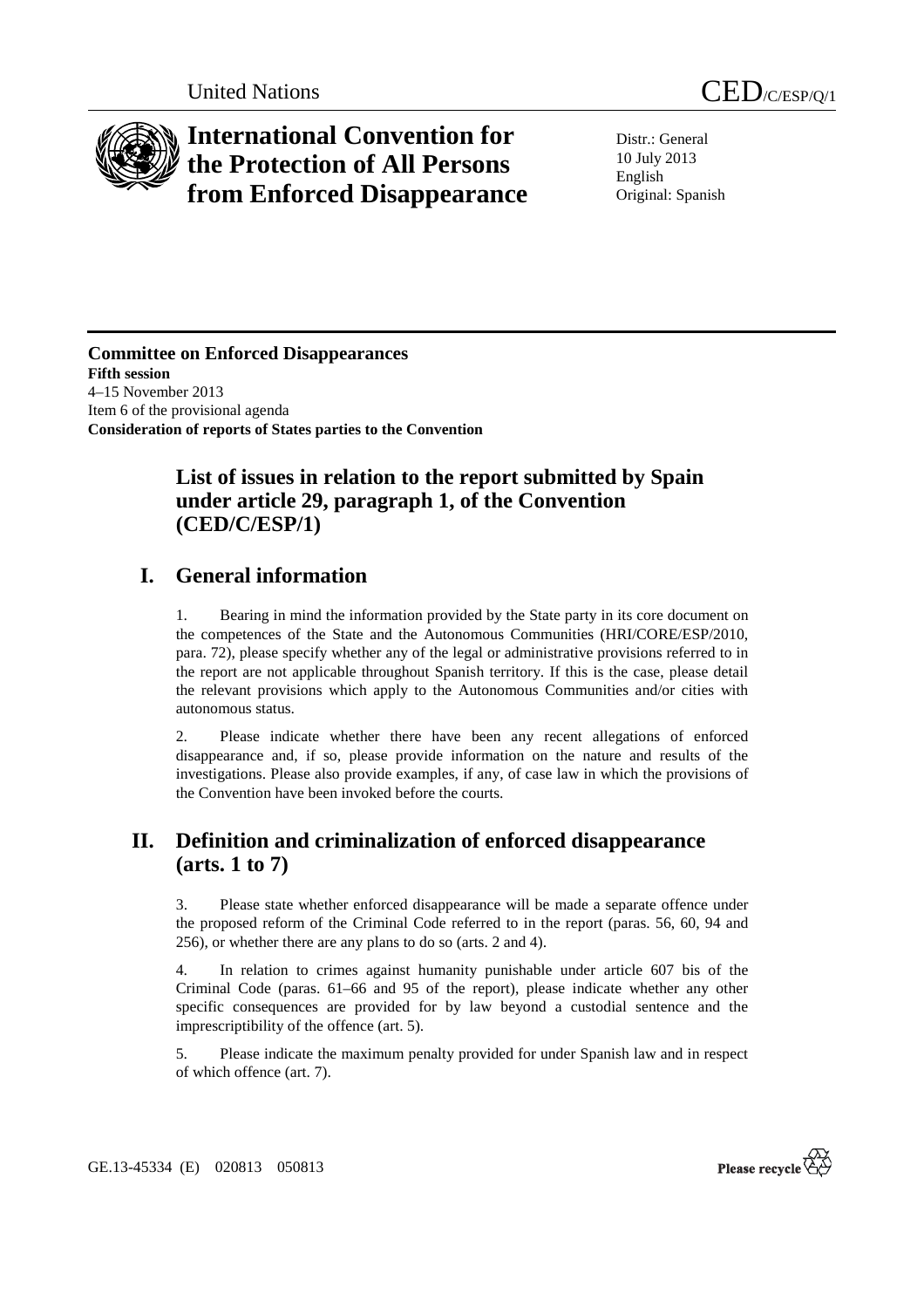#### **III. Criminal responsibility and judicial cooperation in relation to enforced disappearance (arts. 8 to 15)**

6. Please provide information on the mechanisms for implementing article 10, paragraph 2, of the Convention, in relation to notifying the States parties referred to in article 9, paragraph 1, of the Convention when a person of their nationality has been detained, including the circumstances warranting detention, the findings of the preliminary inquiry or investigations, and whether the State party intends to exercise its jurisdiction in appropriate cases (art. 10).

7. Please provide detailed information on the legal provisions and procedures, as well as information on the application of the Vienna Convention on Consular Relations, for ensuring that non-Spanish nationals under investigation for allegedly committing acts of enforced disappearance receive consular assistance (art. 10).

8. Please specify whether the military authorities are competent under domestic law to investigate and/or try alleged cases of enforced disappearance (art. 11).

9. Please provide detailed information on the mechanisms for protecting complainants, witnesses, relatives of the disappeared person and their defence counsel, as well as persons participating in the investigation of a disappearance, against all ill-treatment or intimidation as a consequence of the complaint or any evidence given (art. 12).

10. Please provide information on the measures provided for by law to ensure that persons suspected of having committed an offence of enforced disappearance are not in a position to influence the progress of an investigation or to threaten persons participating in the investigation. In particular, please indicate whether the law provides for suspension from duties during an investigation when the alleged offender is a State official. Please also specify whether there are any procedural mechanisms in place to exclude a security force from the investigation into an enforced disappearance when one or more of its officers are accused of committing the offence (art. 12).

11. Please state whether, under Spanish law, limitations or conditions may be placed on requests for mutual legal assistance or cooperation as provided for in articles 14 and 15 of the Convention, including in the case of requests from States which are not party to the Convention. Please also provide examples, if any, of mutual legal assistance or cooperation in cases of enforced disappearance (arts. 14 and 15).

#### **IV. Measures to prevent enforced disappearances (arts. 16 to 23)**

12. Please provide information on the mechanisms and criteria applied within the framework of expulsion, return, surrender or extradition procedures to assess the risk of a person being subjected to enforced disappearance or the risk of other serious harm to the life or integrity of the person (art. 16).

13. Please indicate whether Spain is party to any bilateral extradition agreements that do not expressly include the possibility of refusing an extradition request when there are substantial grounds to believe that the person may be subjected to enforced disappearance or that there is a risk of other serious harm to the life or integrity of the person. If so, please indicate what measures have been taken to ensure that the implementation of such agreements is compatible with the principle of non-refoulement (art. 16).

14. Please indicate whether diplomatic assurances can be used as a basis for proceeding with an expulsion, return, surrender or extradition. If so, please provide detailed information on the conditions under which diplomatic assurances may be used when there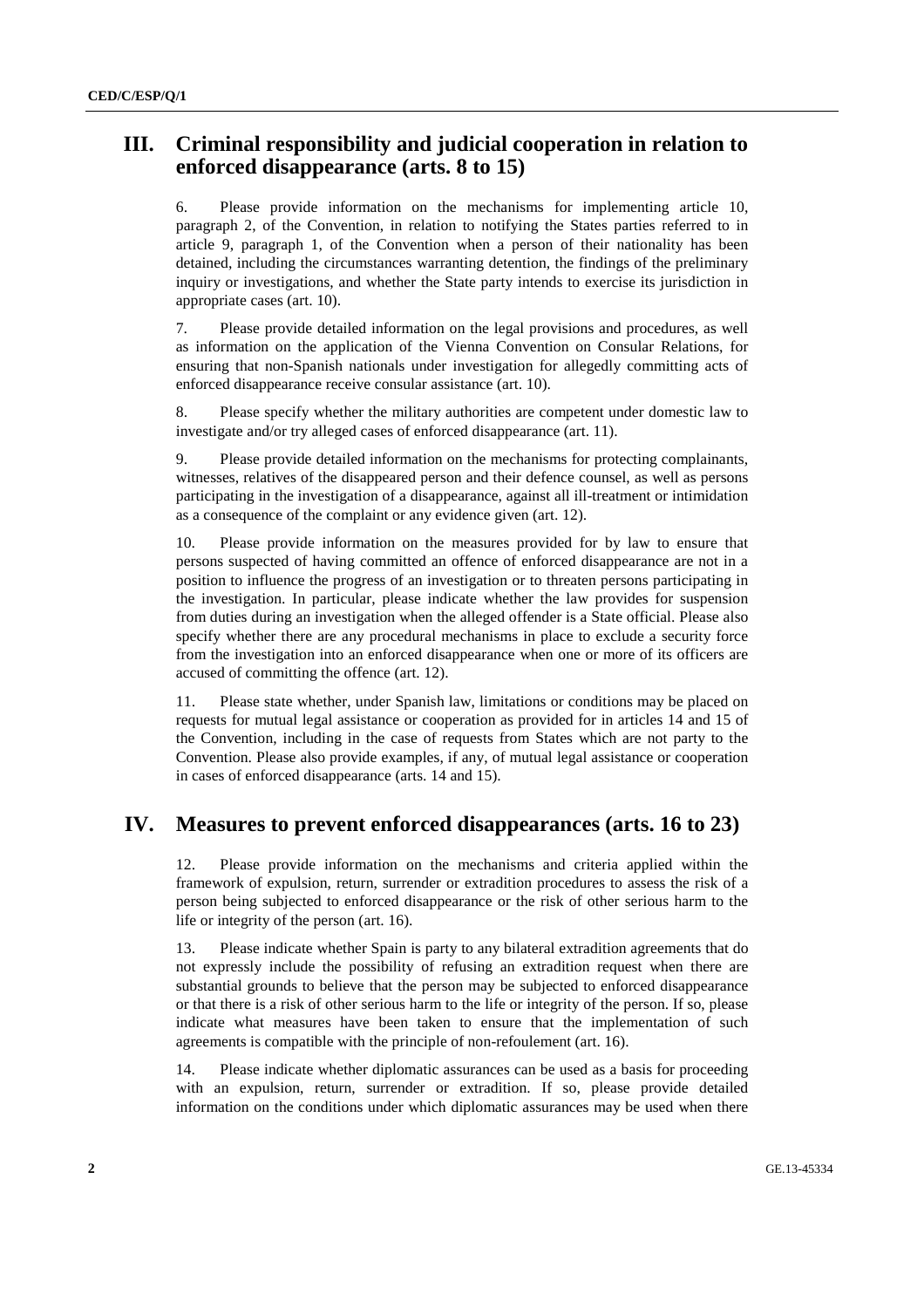are substantial grounds to believe that a person may be subjected to enforced disappearance or that there is a risk of other serious harm to the life or integrity of the person. In this regard, please provide specific examples, if applicable, of expulsions, returns, surrenders or extraditions based on diplomatic assurances and the subsequent follow-up given to such cases, stating which State body was responsible for the follow-up and what the outcome was (art. 16).

15. Please indicate whether there have been cases of expulsion, return, surrender or extradition in which the relevant legal mechanisms have not been observed and the principle of non-refoulement might have been compromised. If so, please indicate what further action was taken. Please also indicate whether there are any exceptions to the application of legal safeguards on the principle of non-refoulement (art. 16).

16. Please describe in detail the provisions on secret detention contained in domestic law (report, paras. 198–200), with specific reference to judicial intervention, and comment on their compatibility with article 17, paragraph 2 (d), of the Convention (art. 17).

17. In relation to the registers of persons deprived of liberty (art. 17):

(a) Does Instruction No. 12/2009 of the State Secretariat for Security, which regulates the "Detainee Registration and Custody Register", apply throughout the territory of the State party or do differences exist at the Autonomous Community level? If there are differences, please provide detailed information on the records kept by the Autonomous Communities and cities with autonomous status;

(b) Please provide detailed information on the data recorded in the registers and files kept in centres where persons are deprived of their liberty at both the State and Autonomous Community level, particularly in prisons and holding centres for foreigners;

Is there a register that centralizes and stores all information relating to the deprivation of liberty of persons covering their entire time in custody from arrest until release?

18. Please indicate whether the guarantee of habeas corpus may be suspended in the event of a state of emergency or siege being declared in accordance with the Constitution or under any other circumstances (arts. 17, 18 and 20).

19. Given that the Ombudsman's Office, as well as being the national human rights institution, also acts as the national mechanism for the prevention of torture, please specify whether its jurisdiction extends to all places of deprivation of liberty, irrespective of their nature or where they are located. Please also provide detailed information on the current structure, composition, powers and functioning of the Advisory Council. In addition, please provide information on the mechanisms for funding the Ombudsman's Office and clarify whether the latter has sufficient financial, human and technical resources to carry out its mandate effectively. In this regard, please also indicate whether the budget of the Ombudsman's Office has been increased since it assumed the role of national preventive mechanism (art. 17).

20. Please provide detailed information on the Convention-specific training offered to public officials, both at the State and Autonomous Community level, other than those mentioned in the report, in particular to members of the judiciary and the Public Prosecution Service, medical personnel, immigration authorities and any other State official who may be involved in the custody or treatment of any person deprived of liberty. Please indicate whether the training on the Convention referred to in paragraph 226 of the report has been introduced or increased and, if not, how quickly the State Secretariat for Security intends to meet its commitments in this regard (art. 23).